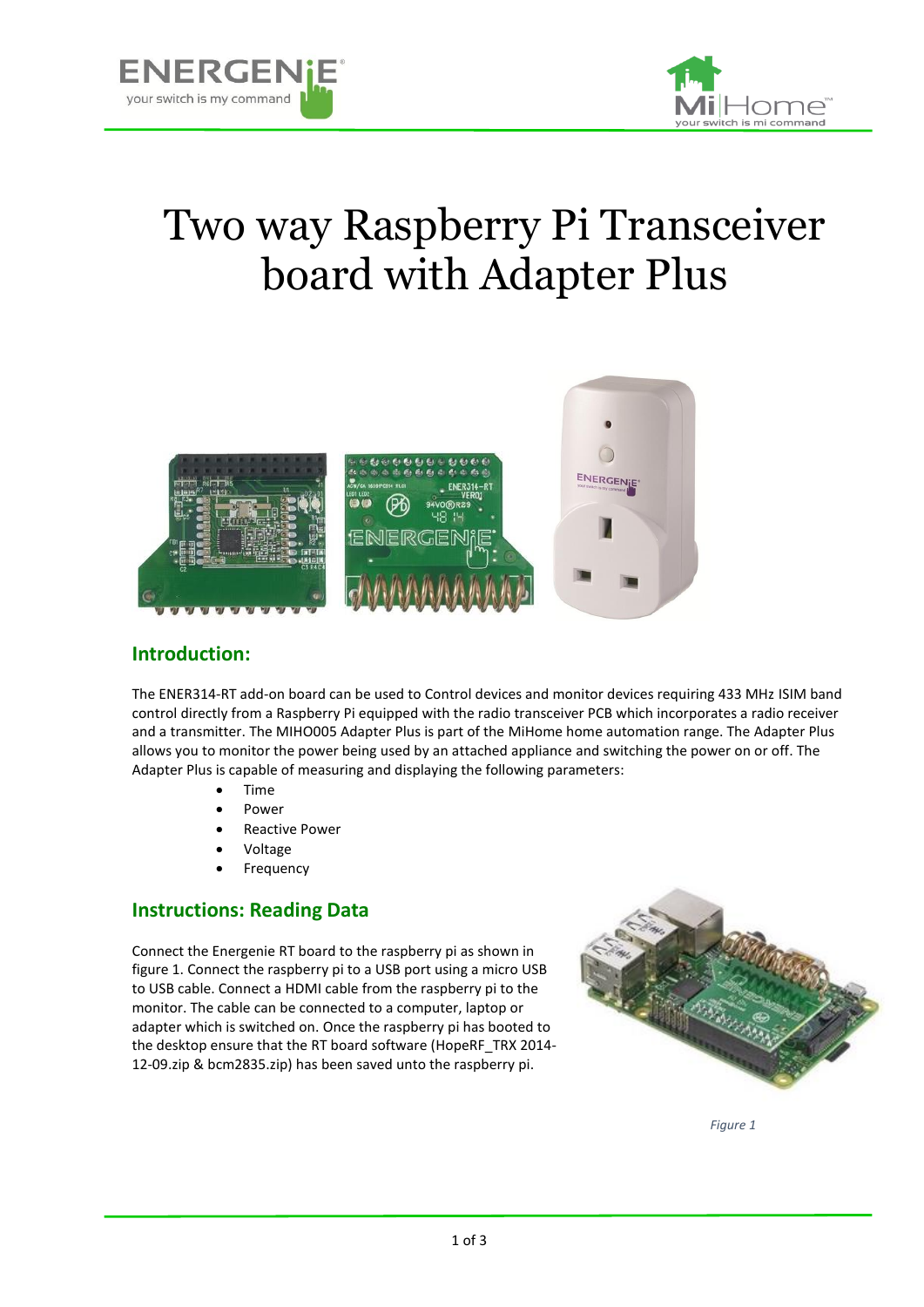



Install the bcm library if you have not done so already. To install the bcm library follow these steps:

- 1 Enter into bcm2835 directory
- 2 tar zxvf bcm2835-1.37.tar.gz
- 3 cd bcm2835-1.37
- 4 ./configure
- 5 make
- 6 sudo make check (This test should pass)
- 7 sudo make install

The bcm library is a C library for Raspberry Pi (RPi). It provides access to GPIO and other IO functions on the Broadcom BCM 2835 chip, allowing access to the GPIO pins on the 26 pin IDE plug on the RPi board so you can control and interface with various external devices.

Now you are ready to run the program. Follow these steps to run the monitoring program:

- Go into HopeRF\_TRX 2014-12-09 directory
- Type: chmod +x hoperf trx
- Type: sudo ./hoperf\_trx 242

| pi@raspberrypi: ~/Desktop/HopeRF_TRX 2014-12-09<br>÷                                                                                                                                                                                                                                                                                                                                                                                  | $  \times$ |
|---------------------------------------------------------------------------------------------------------------------------------------------------------------------------------------------------------------------------------------------------------------------------------------------------------------------------------------------------------------------------------------------------------------------------------------|------------|
| File Edit Tabs Help                                                                                                                                                                                                                                                                                                                                                                                                                   |            |
| 19:54:12 17 ManufactID=0x04 ProdID=0x01 SensorID=0x000058<br>Power=0 Reactive P=0 Voltage=245 Frequency=49.8984 CRC=OK<br>[0]=19 [1]=04 [2]=01 [3]=f9 [4]=37 [5]=00 [6]=00 [7]=58<br>[8]=70 [9]=82 [10]=00 [11]=00 [12]=71 [13]=82 [14]=00 [15]=00<br> [16]=76 [17]=01 [18]=f5 [19]=66 [20]=22 [21]=31 [22]=e6 [23]=00<br>[24]=a3 [25]=d1                                                                                             |            |
| 19:54:13 18 ManufactID=0x04 ProdID=0x02 SensorID=0x00066a<br>Power=9 Reactive P=-4 Voltage=241 Frequency=49.9492 Switch state=1 CRC=OK<br> [0]=1c [1]=04 [2]=02 [3]=ee [4]=ba [5]=00 [6]=06 [7]=6a<br>[8]=70 [9]=82 [10]=00 [11]=09 [12]=71 [13]=82 [14]=ff [15]=fc<br>[16]=76 [17]=01 [18]=f1 [19]=66 [20]=22 [21]=31 [22]=f3 [23]=73<br>[24]=01 [25]=01 [26]=00 [27]=3a [28]=47                                                     |            |
| 19:54:14 19 ManufactID=0x04 ProdID=0x02 SensorID=0x000454<br>Power=0 Reactive P=0 Voltage=240 Frequency=49.8984 Switch state=0 CRC=OK<br>$[0] = 1c$ $[1] = 04$ $[2] = 02$ $[3] = 59$ $[4] = 7f$ $[5] = 00$ $[6] = 04$ $[7] = 54$<br> [8]=70 [9]=82 [10]=00 [11]=00 [12]=71 [13]=82 [14]=00 [15]=00<br> [16]=76 [17]=01 [18]=f0 [19]=66 [20]=22 [21]=31 [22]=e6 [23]=73<br>$[24] = 01$ $[25] = 00$ $[26] = 00$ $[27] = 57$ $[28] = 41$ |            |
| l9:54:15 20 ManufactID=0x04 ProdID=0x05 SensorID=0x000001<br>Power=655 Voltage=3.30469 Current=2.85156 CRC=OK                                                                                                                                                                                                                                                                                                                         |            |

The program will display the following:

- a. Time
- b. Message number
- c. Manufacturer ID
- d. Product ID
- e. Sensor ID
- f. Power
- g. Reactive Power
- h. Voltage
- i. Frequency
- j. Switch state
- k. 28 Byte encrypted Data